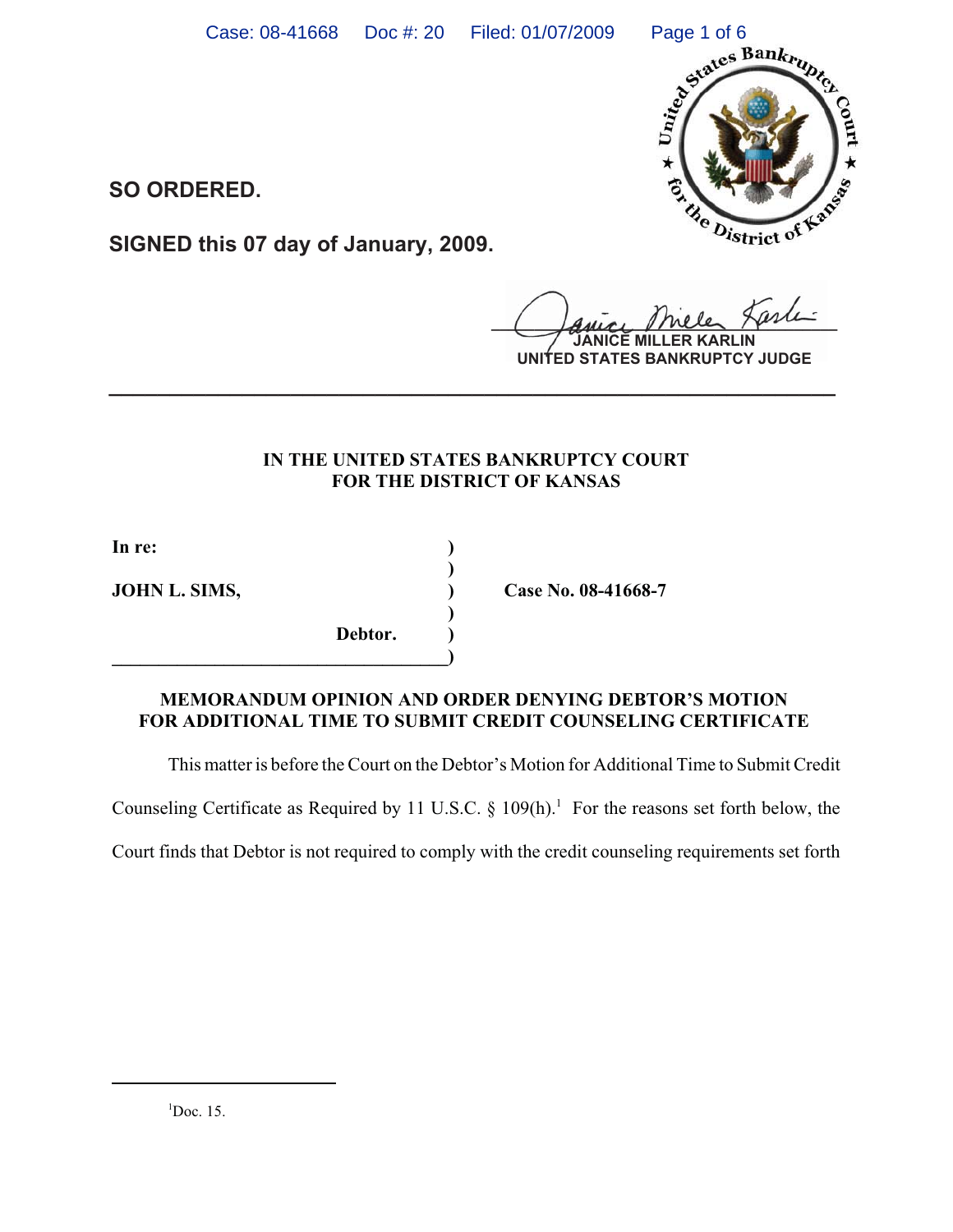in 11 U.S.C. § 109(h)<sup>2</sup> and, therefore, denies this motion as moot. This is a core proceeding<sup>3</sup> over which the Court has jurisdiction.<sup>4</sup>

#### **I. FINDINGS OF FACT**

On November 3, 2008, an Involuntary Bankruptcy Petition was filed against Debtor in this case. The Petition was not contested and the Order for Relief was entered on November 25, 2008. On December 29, 2008, Debtor filed the current motion; it seeks to extend the deadline to obtain the credit counseling typically required by § 109(h). Because this is an involuntary proceeding filed by Debtor's creditors, Debtor claims it was impossible for him to have complied with the requirements of § 109(h) prior to the filing of the petition, and that the Court should extend the deadline in order to allow him to comply.

### **II. CONCLUSIONS OF LAW**

Debtor filed this motion seeking an extension of time to comply with the pre-petition credit

counseling requirements found in § 109(h). That section states, in pertinent part:

...an individual may not be a debtor under this title unless such individual has, during the 180-day period preceding the date of the filing of the petition by such individual, received from an approved nonprofit budget and credit counseling agency . . . an individual or group briefing (including a briefing conducted by telephone or on the Internet) that outlined the opportunities available for credit counseling and assisted such individual in performing a related budget analysis.<sup>5</sup>

 $511$  U.S.C. § 109(h)(1).

<sup>&</sup>lt;sup>2</sup>This case was filed after October 17, 2005, when most provisions of the Bankruptcy Abuse Prevention and Consumer Protection Act of 2005 ("BAPCPA") became effective. All future statutory references are thus to the Bankruptcy Abuse Prevention and Consumer Protection Act of 2005, 11 U.S.C. §§ 101-1532 (2005), unless otherwise specifically noted.

 $328$  U.S.C. § 157(b)(2)(A).

<sup>4</sup> 28 U.S.C. §§ 1334(b), 157(a), and 157(b)(1).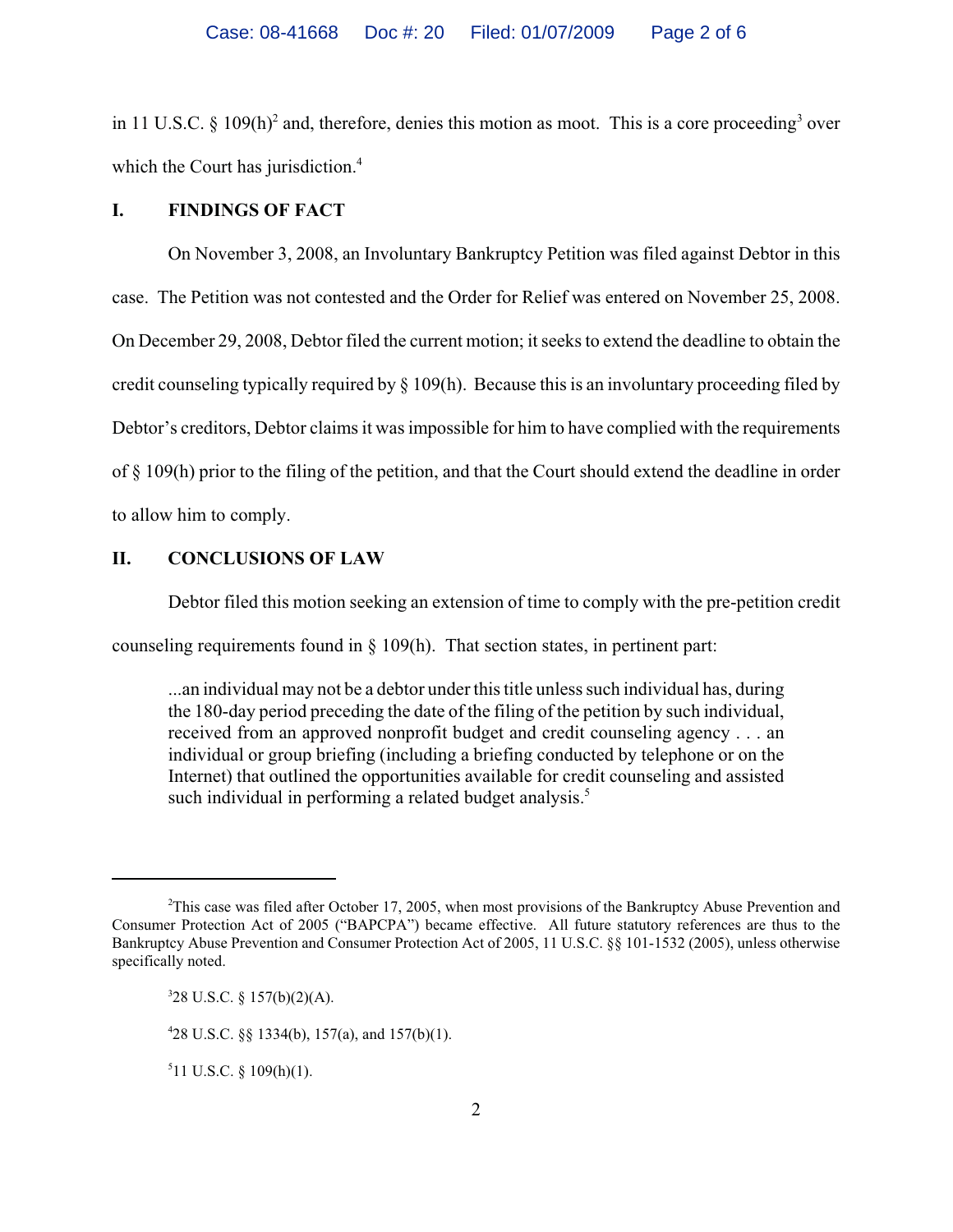There are certain express exceptions to the pre-petition credit counseling requirements, including for:

- 1. Debtors who reside in a district where the United States trustee determines that the approved nonprofit budged and credit counseling for such district are not able to provide adequate services to those individuals who would otherwise seek credit counseling;<sup>6</sup>
- 2. Debtors who certify to the court that exigent circumstances exist that the court believes merits a waiver of the credit counseling requirement and that Debtor requested credit counseling services from an approved agency, but was unable to obtain the counseling services within the 5-day period beginning on the date Debtor made that request;<sup>7</sup> and
- 3. Debtors who the court finds, after notice and hearing, are unable to complete the credit counseling requirements because of incapacity, disability, or active military duty in a military combat zone.<sup>8</sup>

Debtor claims that it is impossible for debtors in involuntary bankruptcy cases to comply with the credit counseling requirements prior to the filing of the petition, and that none of the exceptions to the requirements apply under the facts of this case. Therefore, Debtor has requested an extension of the deadline to obtain credit counseling so that he can now complete the course and be in a position to ultimately receive a discharge, if he eligible to do so.

Although the Court generally agrees that it would typically be impossible for debtors in involuntary cases to comply with § 109(h), unless they happen to be planning their own voluntary bankruptcy and happen to obtain the counseling within the 180 day period prior to the filing of the involuntary petition by creditors, the Court finds the prayer for relief sought by Debtor is moot because the § 109(h) credit counseling requirements are inapplicable in this involuntary proceeding.

<sup>&</sup>lt;sup>6</sup>11 U.S.C. § 109(h)(2)(A). Kansas is not such a district, so this exception is not applicable in this case.

 $711$  U.S.C. § 109(h)(3)(A).

 $811$  U.S.C. § 109(h)(4).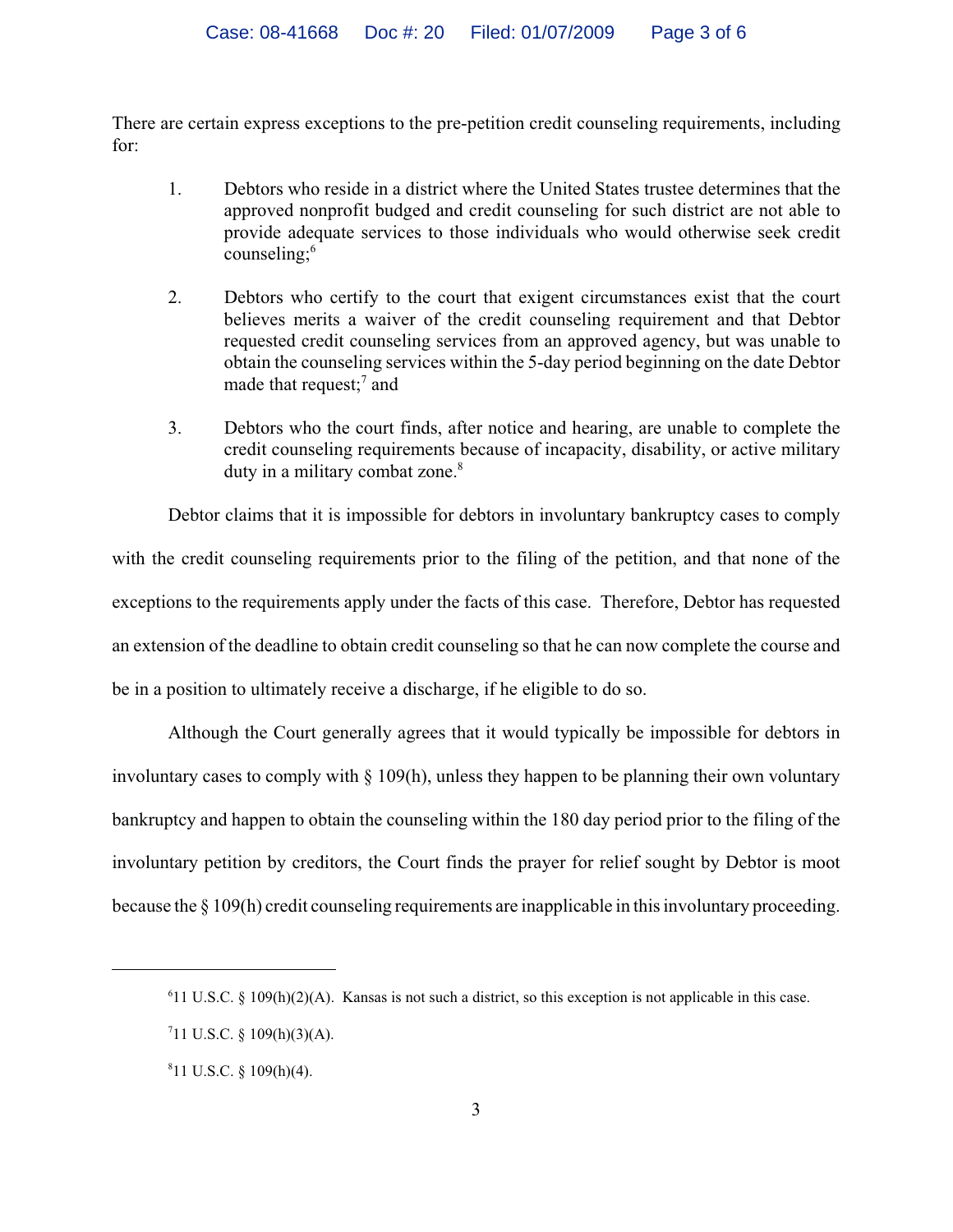Several courts have addressed the issue in this case—whether the credit counseling requirements found in § 109(h) apply to a debtor in an involuntary bankruptcy proceeding. In *In re Oberle*,<sup>9</sup> the debtor in an involuntary case sought dismissal of the petition on the basis that he was not eligible to be a debtor because he had not obtained credit counseling within 180 days of the petition. The court held that requiring debtors in involuntary cases to comply with the requirements of § 109(h) would "totally obliterate the provisions of the Bankruptcy Code providing for involuntary bankruptcy relief against individual debtors."10 The court then applied the maxim of statutory construction, *ut res magis valeat quam pereat*, 11 in interpreting § 109(h) to be inapplicable to individuals in an involuntary bankruptcy proceeding, so as to give effect to both § 109(h) and the provisions of the Code pertaining to involuntary proceedings.

In *In re Knight,*12 where the debtor similarly sought dismissal of his involuntary petition for failure to comply with  $\S 109(h)$ , the court also found that  $\S 109(h)$  is inapplicable to debtors in an involuntary bankruptcy proceeding based upon both the unambiguous statutory language and the legislative history behind the credit counseling requirement. The legislative history for BAPCPA provides an explanation for the pre-petition credit counseling requirement:

<sup>9</sup> 2006 WL 3949174 (Bankr. N.D. Cal. Dec. 21, 2006).

<sup>10</sup>*Id.* at \*1.

<sup>&</sup>lt;sup>11"</sup>To give effect to the matter rather than having it fail." Black's Law Dictionary (8th ed. 2004). This is a maxim of construction applied when alternative readings are possible, one of which achieves the purpose of the document, and one of which would reduce it to futility, whereby the interpreter chooses the one that gives effect to the document's purpose. *Id.*

<sup>122007</sup> WL 4365592 (Bankr. M.D. Fla. Mar. 20, 2007).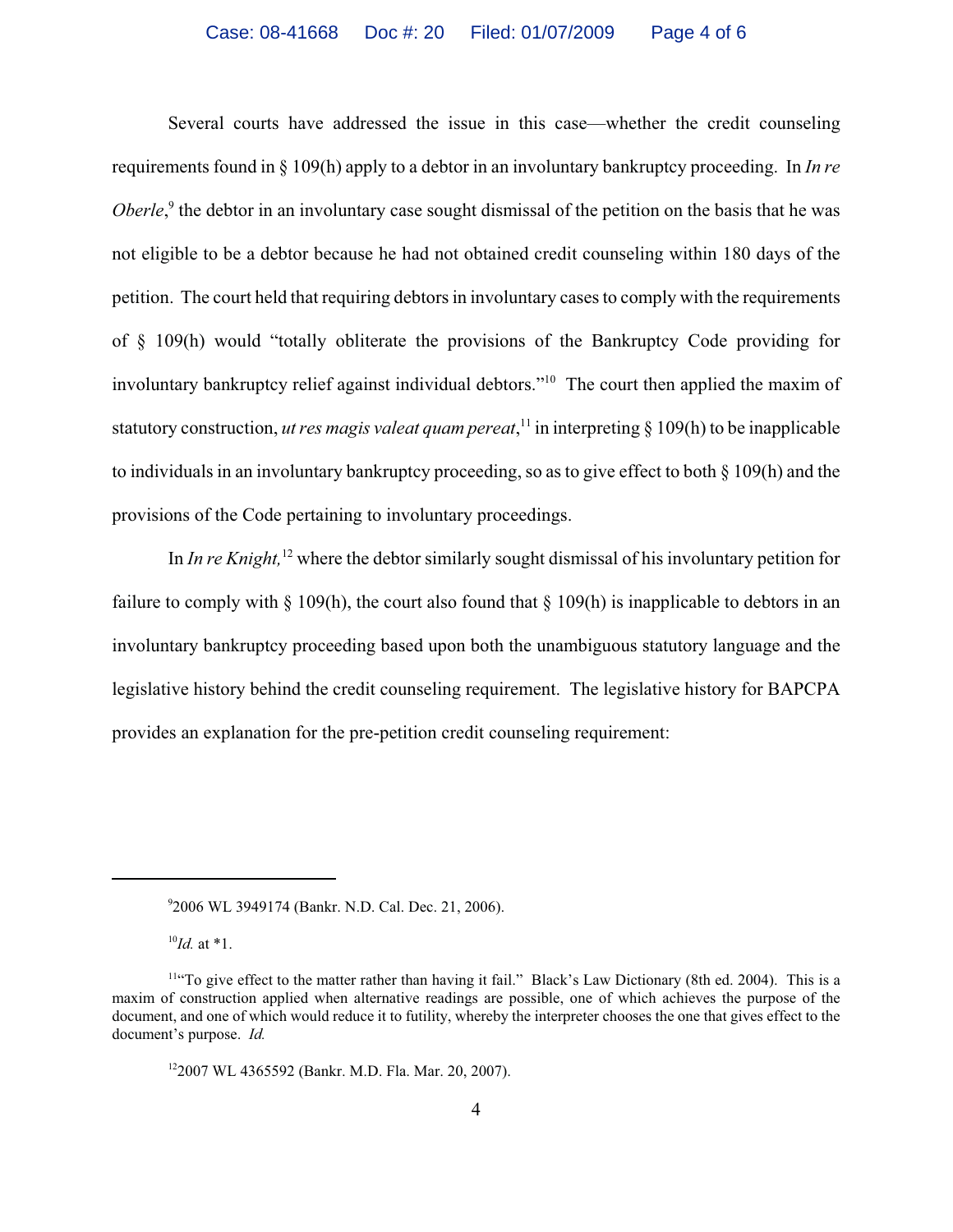[BAPCPA] requires debtors to receive credit counseling before they can be eligible for bankruptcy relief so that they will make an informed choice about bankruptcy, its alternatives, and consequences.<sup>13</sup>

Most importantly, [§ 109(h)] requires debtors to participate in credit counseling programs before filing for bankruptcy relief (unless special circumstances do not permit such participation). The legislation's credit counseling provisions are intended to give consumers in financial distress an opportunity to learn about the consequences of bankruptcy–such as the potentially devastating effect it can have on their credit rating--before they decide to file for bankruptcy relief.<sup>14</sup>

Based upon this legislative history, requiring an involuntary debtor to participate in a pre-petition credit counseling session (even if possible), would not advance the policy behind  $\S$  109(h). Involuntary debtors are not in a position to make a voluntary and informed choice about whether to file for bankruptcy protection prior to filing their petition since they are not responsible for the filing.

Additionally, the court in *Knight* found that the specific statutory language in § 109(h) also precluded its application in involuntary cases. Section 109(h)(1) specifically states that pre-petition credit counseling must be completed within 180 days prior to the "filing of the petition by such individual."15 "[T]he proper construction of the statute is that the credit counseling requirement applies only when the debtor is the party filing the bankruptcy petition."16 In an involuntary case, the "individual" does not file the petition—it is filed by the creditors of the estate.<sup>17</sup> Therefore, the

<sup>&</sup>lt;sup>13</sup>*Id.* at \*1 (quoting H.R. Rep. No. 109-31, pt. 1, at 2 (2005), as reprinted in 2005 U.S.C.C.A.N. 88, 89).

<sup>14</sup>*Id.* (H.R. Rep. No. 109-31, pt. 1, at 18 (2005), as reprinted in 2005 U.S.C.C.A.N 88, 104).

<sup>15</sup>*Emphasis added.*

<sup>16</sup>*In re Allen*, 378 B.R. 151, 153 (Bankr. N.D. Tex. 2007). *See also In re Diloreto*, 2008 WL 141922, at \*2 (Bankr. E.D. Pa. 2008).

<sup>17</sup>*See* 11 U.S.C. § 303(b).